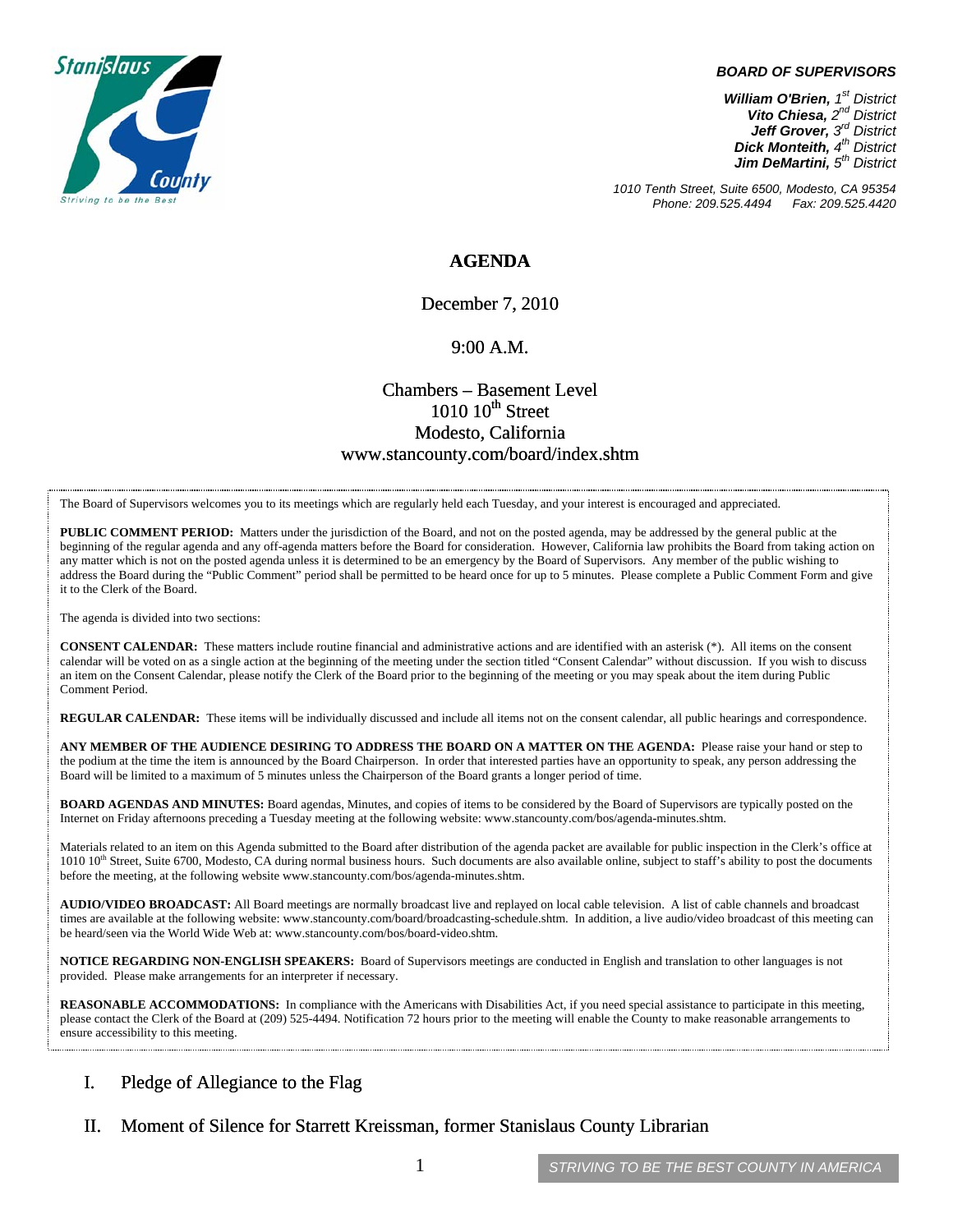III. Presentation: Red Ribbon Week 2010 Best Decorated School Contest:

**1st Place Winners**: Las Palmas Elementary School; Norman Glick Middle School; and, Grace Davis High School

**2nd Place Winners**: Fox Road Elementary School; Dan Savage Middle School; and, Hughson High School

**3rd Place Winners**: Lakewood Elementary School; Mark Twain Junior High School; and, Patterson High School

- IV. Public Comment Period
- V. Consent Calendar

## VI. Agenda Items

- A. Miscellaneous
- \* 1. Approval of the Minutes for November 30, 2010 ([View Item\)](http://www.stancounty.com/bos/minutes/2010/min11-30-10.pdf)
- \* 2. Approval to Adopt and Waive the Second Reading of Ordinances:
	- a. C.S. 1093 Adopting Title 11.08.130, of the Stanislaus County Code, Adding a Tow-Away Zone on Various County Roadways Beginning in the Turlock Area – Public Works ([View Item\)](http://www.stancounty.com/bos/agenda/2010/20101207/A02a.pdf)
	- b. C.S. 1094 to Amend Title 11, Section 11.08.070, of the Stanislaus County Code, Amending a No Parking Zone on Marshall Street in the Stanislaus County, Turlock Area – Public Works ([View Item\)](http://www.stancounty.com/bos/agenda/2010/20101207/A02b.pdf)
- \* 3. Approval of Appointment of:
	- a. Marvin Patton and Anastacia "Pam" Reeder to the Stanislaus Child Development Local Planning Council ([View Item\)](http://www.stancounty.com/bos/agenda/2010/20101207/A03a.pdf)
	- b. Willis Eddie Brown to the Empire Sanitary District Board of Directors ([View Item\)](http://www.stancounty.com/bos/agenda/2010/20101207/A03b.pdf)
- \* 4. Approval to Adopt the Amendments to the Conflict of Interest Code for:
	- a. Riverbank Unified School District ([View Item\)](http://www.stancounty.com/bos/agenda/2010/20101207/A04a.pdf)
		- b. Stanislaus County ([View Item\)](http://www.stancounty.com/bos/agenda/2010/20101207/A04b.pdf)
- \* 5. Approval of Commendation for:
	- a. Chairman Jeff Grover Upon the Completion of his Service on the Stanislaus County Board of Supervisors ([View Item\)](http://www.stancounty.com/bos/agenda/2010/20101207/A05a.pdf)
	- b. Auditor-Controller Larry Haugh Upon his Retirement from Stanislaus County ([View Item\)](http://www.stancounty.com/bos/agenda/2010/20101207/A05b.pdf)
	- c. Assessor Doug Harms Upon his Retirement from Stanislaus County ([View Item\)](http://www.stancounty.com/bos/agenda/2010/20101207/A05c.pdf)
- B. Chief Executive Office
- \* 1. Approval to Enter Into a Three-Year Agreement for State Government Relations Services with Peterson Consulting, Inc. and Shaw/Yoder/Antwih, Inc. – Chief Executive Office ([View Item\)](http://www.stancounty.com/bos/agenda/2010/20101207/B01.pdf)
- \* 2. Approval of the Installation of an Electronic Sign by the Gallo Center for the Arts Chief Executive Office ([View Item\)](http://www.stancounty.com/bos/agenda/2010/20101207/B02.pdf)
- \* 3. Approval to Issue a Notice of Withdrawal of the Designation as the Medi-Cal Managed Care Local Initiative to Anthem Blue Cross, Formerly Blue Cross of California – Health Services Agency ([View Item\)](http://www.stancounty.com/bos/agenda/2010/20101207/B03.pdf)
- \* 4. Approval of the Closure of the Stanislaus County Library on Various Days in 2011 and 2012 – Library ([View Item\)](http://www.stancounty.com/bos/agenda/2010/20101207/B04.pdf)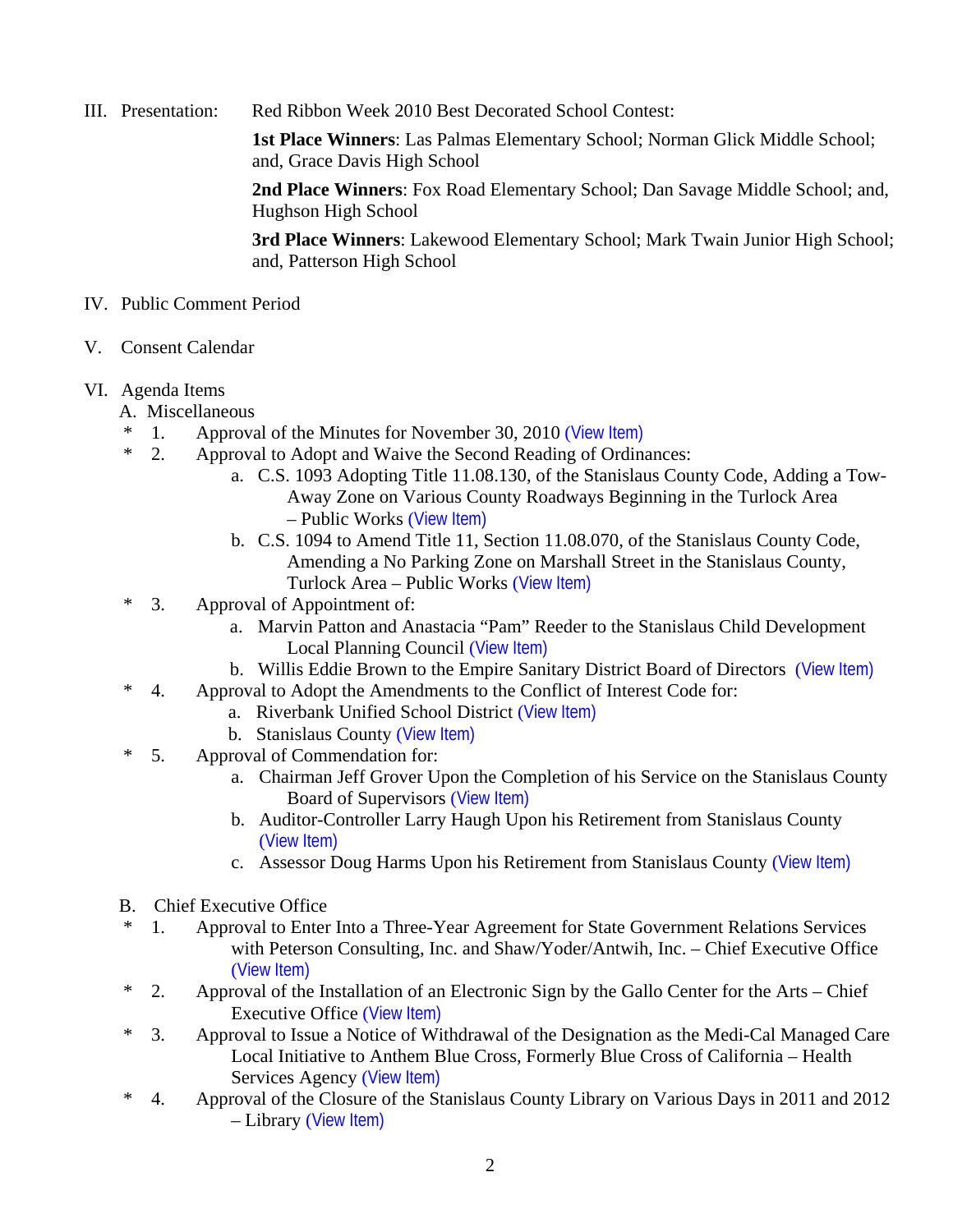- \* 5. Approval to Increase Appropriations for Fiscal Year 2010-2011 for Surveying Services at Del Puerto Canyon, Frank Raines Off-Highway Vehicle Park, Funded by the State of California Off-Highway Motor Vehicle Recreation Local Assistance Grant and Matching Funds from Departmental Off-Highway Vehicle Fund Balance – Parks and Recreation ([View Item\)](http://www.stancounty.com/bos/agenda/2010/20101207/B05.pdf)
- \* 6. Approval of a Memorandum of Understanding (MOU) with the City of Modesto for the Annexation of the Jennings Road Wastewater Treatment Plant Facility – Public Works ([View Item\)](http://www.stancounty.com/bos/agenda/2010/20101207/B06.pdf)
	- 7. Implementation of Last, Best, and Final Offer from the County to the Sworn Deputy Sheriff's Bargaining Unit Represented by the Stanislaus Sworn Deputies Association – Chief Executive Office ([View Item\)](http://www.stancounty.com/bos/agenda/2010/20101207/B07.pdf)
	- 8. Approval of the Reduction-In-Force of 23 Full-Time Positions and the Deletion of Two Vacant Funded Positions in the Sheriff's Department Budget Effective January 29, 2011 – Sheriff ([View Item\)](http://www.stancounty.com/bos/agenda/2010/20101207/B08.pdf)
- C. Department of Public Works
- D. Department of Planning and Community Development
	- 1. Approval to Set a Public Hearing for December 21, 2010, at 6:35 p.m., to Consider the Planning Commission's Recommendation for Approval of General Plan Amendment No. 2010-01 and Rezone Application No. 2010-01, El Rematito Marketplace ([View Item\)](http://www.stancounty.com/bos/agenda/2010/20101207/D01.pdf)

# VII. Scheduled Matters

# VIII.Correspondence

- 1. This Board has received a notice from the California Department of Transportation regarding the announcement of the availability of the Draft Mitigated Negative Declaration/Initial Study/Environmental Assessment for the State Route 99/219 (Kiernan Avenue) Interchange and the public hearing that will be held on Monday, December 6, 2010. (Recommendation: Refer to the Department of Public Works.) ([View Item\)](http://www.stancounty.com/bos/agenda/2010/20101207/Corr01.pdf)
- 2. This Board has received a letter from the State Water Resources Control Board regarding a Petition for Temporary Transfer of water between the Department of Water Resources and the United States Bureau of Reclamation. (Recommendation: Refer to the Agricultural Commissioner and the Sealer of Weights and Measures; the Department of Planning and Community Development, the Department of Environmental Resources; and, the Department of Public Works.) ([View Item\)](http://www.stancounty.com/bos/agenda/2010/20101207/Corr02.pdf)
- 3. This Board has received the following claims: Jorge R. Serrano (amended copy); Birgit Fladager; Guy Ralph Perea Sr.(II); David Steven Hernandez; and, David Steven Hernandez. (Recommendation: Acknowledge receipt of claims and refer to the Chief Executive Office - Risk Management Division.)
- IX. Board of Supervisors' Reports
- X. Legislative, Fiscal and Management Report Chief Executive Officer